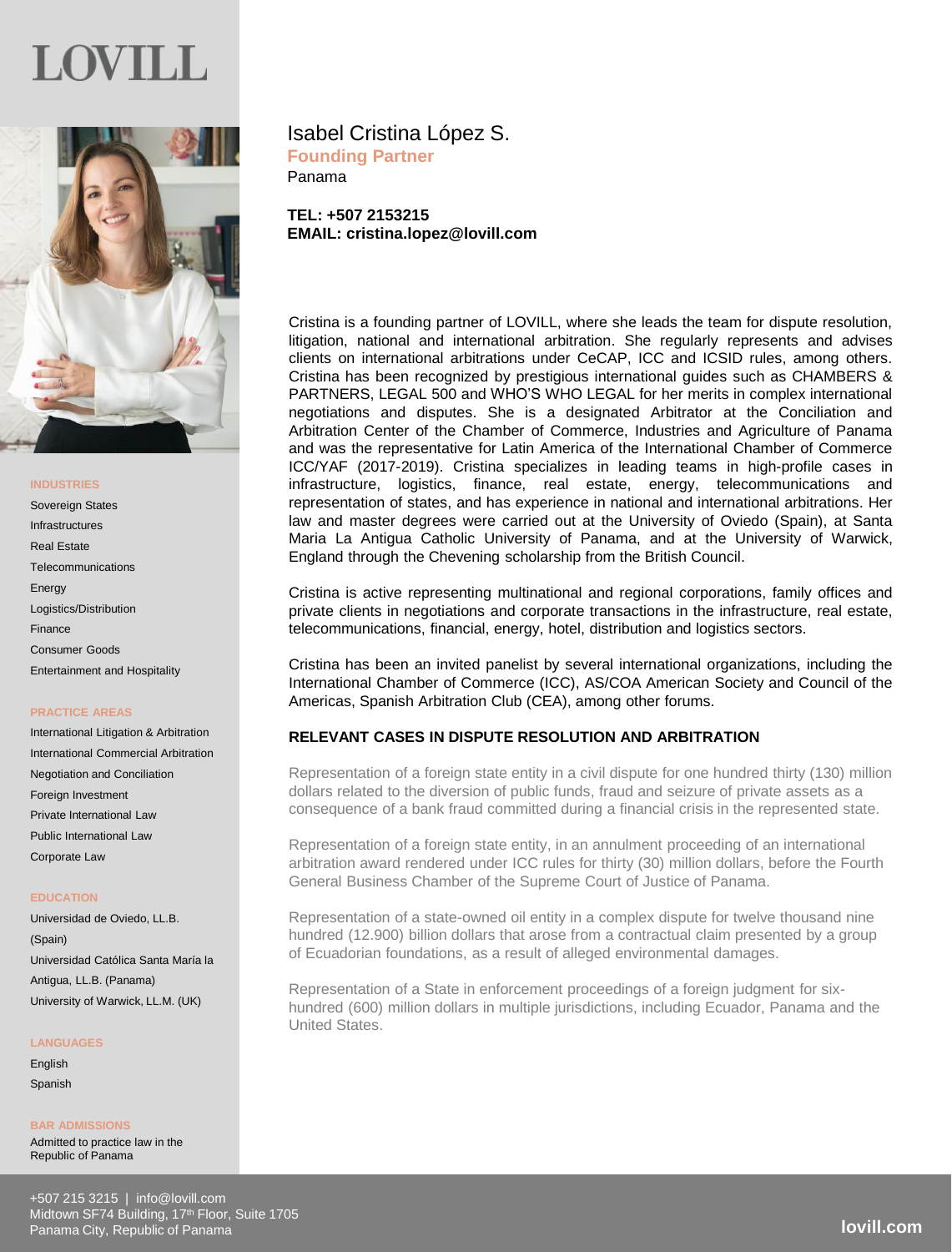# JOVIL I



# **INDUSTRIES**

Sovereign States Infrastructures Real Estate Telecommunications Energy Logistics/Distribution Finance Consumer Goods Entertainment and Hospitality

### **PRACTICE AREAS**

International Litigation & Arbitration International Commercial Arbitration Negotiation and Conciliation Foreign Investment Private International Law Public International Law Corporate Law

#### **EDUCATION**

Universidad de Oviedo, LL.B. (Spain) Universidad Católica Santa María la Antigua, LL.B. (Panama) University of Warwick, LL.M. (UK)

# **LANGUAGES**

English Spanish

**BAR ADMISSIONS** Admitted to practice law in the Republic of Panama

Represents and advises a sovereign state on how to carry out an investigation and criminal process before the Panamanian courts, in relation to a multi-million-dollar fraud.

Advised a multinational Colombian company in the logistics sector in a dispute for thirteen (13) million dollars in an international commercial arbitration under the ICC Rules.

Representation of a Chinese infrastructure company in breach of obligations regarding contractual agreements with real guarantees for the construction of a port project in Panama.

Representation of a Spanish infrastructure company against a bank for the execution of irrevocable letters of credit in relation to a hydroelectric project in Costa Rica in an ICC arbitration with precautionary measures.

Advice a company in the energy sector for claims of civil and indigenous associations before the Inter-American Court of Human Rights.

# **RELEVANT CASES IN NEGOTIATIONS AND TRANSACTIONS**

Representation of Grupo Aval (Colombia) in the acquisition of Bac Credomatic (Panama).

Representation of Dekel Holdings for JVs, commercial and investment agreements at a global level.

Representation of VISA International in Panama as a "SEM" company in its operations, commercial agreements and investment.

Representation of M&A Capital, family offices in Panama for its operations, investments, commercial agreements, negotiations in different sectors and industries, including infrastructure, transportation, logistics, hotels, real estate and retail.

Representation of infrastructure companies in negotiations with Grupo Unidos Por el Canal (GUPC) within the expansion contracts of the Panama Canal

Representation of logistic companies at Manzanillo International Terminal (MIT) in commercial agreements, warehousing and joint ventures.

Representation of hotel brands in arbitration proceedings and commercial negotiations.

Representation of debtors of multimillion dollar loans in restructuring negotiations and liquidation proceedings in extrajudicial negotiations and judicial proceedings.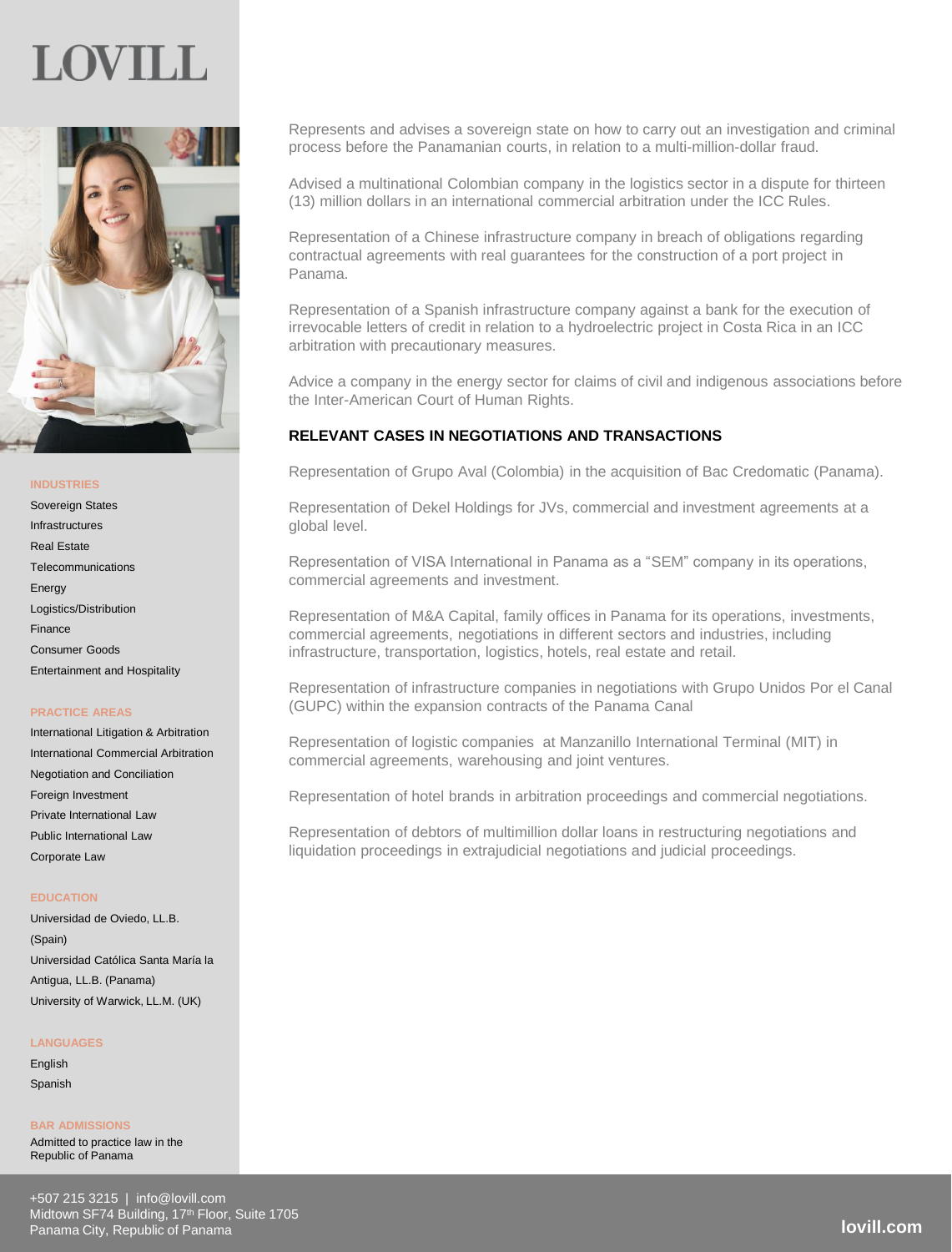

Advise multinational and regional companies, family offices and private funds, in the industries of infrastructure, real estate, financial, telecommunications, pharmaceutical, logistics, distribution and entertainment with their investment and commercial agreements for their investment in the region.

# **INTERNATIONAL RECOGNITIONS AND AWARDS**

**2015 – 2022 CHAMBERS & PARTNERS GLOBAL CHAMBERS & PARTNERS LATIN AMERICA** "Leading Individual in Dispute Resolution in Panama in Band 2".

# **LEGAL 500**

"Leading Individual in Dispute Resolution".

**WHO'S WHO LEGAL (WWL)** "Leading Individual in Dispute Resolution and Arbitration in Panama".

**2006 – 2007 BRITISH COUNCIL Chevening Scholar** United Kingdom, Warwick University, LL.M. in "International Development Law and Globalization".

#### Sovereign States Infrastructures Real Estate **Telecommunications Energy** Logistics/Distribution Finance Consumer Goods Entertainment and Hospitality **2007 ERASMUS European Union Scholar** Recognition by the University of Warwick to study at Isik University, Istanbul, Turkey in the LEGIS and LEFIS program "Law and Information Society in the European Union". **BOARDS OF DIRECTORS, APPOINTMENTS AND NETWORKS 2020 - Present Member of Executive Forums** A global community of business leaders evolving together through

# **PRACTICE AREAS**

**INDUSTRIES**

| International Litigation & Arbitration |  |  |  |
|----------------------------------------|--|--|--|
| International Commercial Arbitration   |  |  |  |
| <b>Negotiation and Conciliation</b>    |  |  |  |
| Foreign Investment                     |  |  |  |
| Private International Law              |  |  |  |
| <b>Public International Law</b>        |  |  |  |
| Corporate Law                          |  |  |  |

### **EDUCATION**

| Universidad de Oviedo, LL.B.        |  |  |
|-------------------------------------|--|--|
| (Spain)                             |  |  |
| Universidad Católica Santa María la |  |  |
| Antiqua, LL.B. (Panama)             |  |  |
| University of Warwick, LL.M. (UK)   |  |  |
|                                     |  |  |

# **LANGUAGES**

English Spanish

### **BAR ADMISSIONS**

Admitted to practice law in the Republic of Panama

# collective intelligence. Through carefully constructed forums of diverse leaders, the members help each other make crucial decisions and achieve work, life, and self goals. **2017 - Present Representative of the Arbitration Pledge for Panama** Global initiative led by different international firms for the representation of women arbitrators in international arbitration. **Member of the Board of the Jesus Luz de Oportunidades Foundation (FJLO)**  FJLOF is a non-profit Foundation that works with international organizations, the United States Embassy, the Ministry of Security of Panama and multilateral entities as well as private corporations for the reintegration into society of young people at risk. **2017 - 2019 Representative to the International Chamber of Commerce (ICC)**  Representative for Latin America appointed by the International Chamber of Commerce (ICC), Paris for the period 2017-2019. Panelist and Moderator at ICC conferences. **2013 AS/COA American Society and Council of the Americas** Members who share a commitment to economic and social development, free markets, the rule of law and democracy.